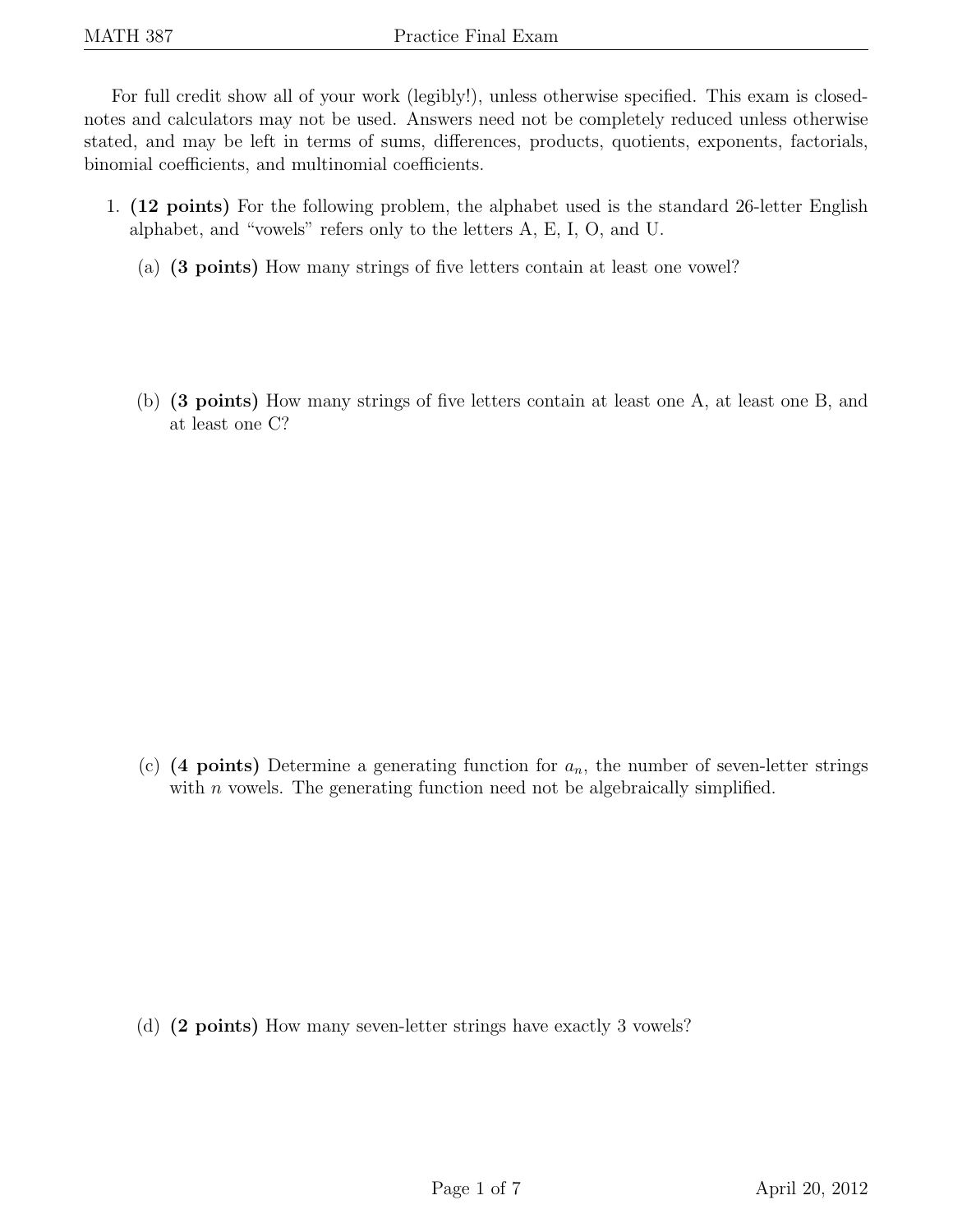- 2. (12 points) A polynomial can be represented by a sequence of coefficients for computational purposes: we consider the polynomial  $a_0 + a_1x + a_2x^2 + a_3x^3 + \cdots + a_nx^n$  as the sequence  $(a_0, a_1, \ldots, a_n).$ 
	- (a) 9 points Write an algorithm to multiply the two nth-degree polynomials in  $\{a_i\}$  and  ${b_i}$ , and return the result in  ${c_i}$ , using only loops and simple arithmetic operations.

**Input**: sequences  $a_0, a_1, a_2, \ldots, a_n$  and  $b_0, b_1, b_2, \ldots, b_n$ **Output:** sequences  $c_0, c_1, c_2, \ldots, c_{2n}$ 

(b) Justify and state a good asymptotic bound in big-O notation on the number of steps taken by your algorithm.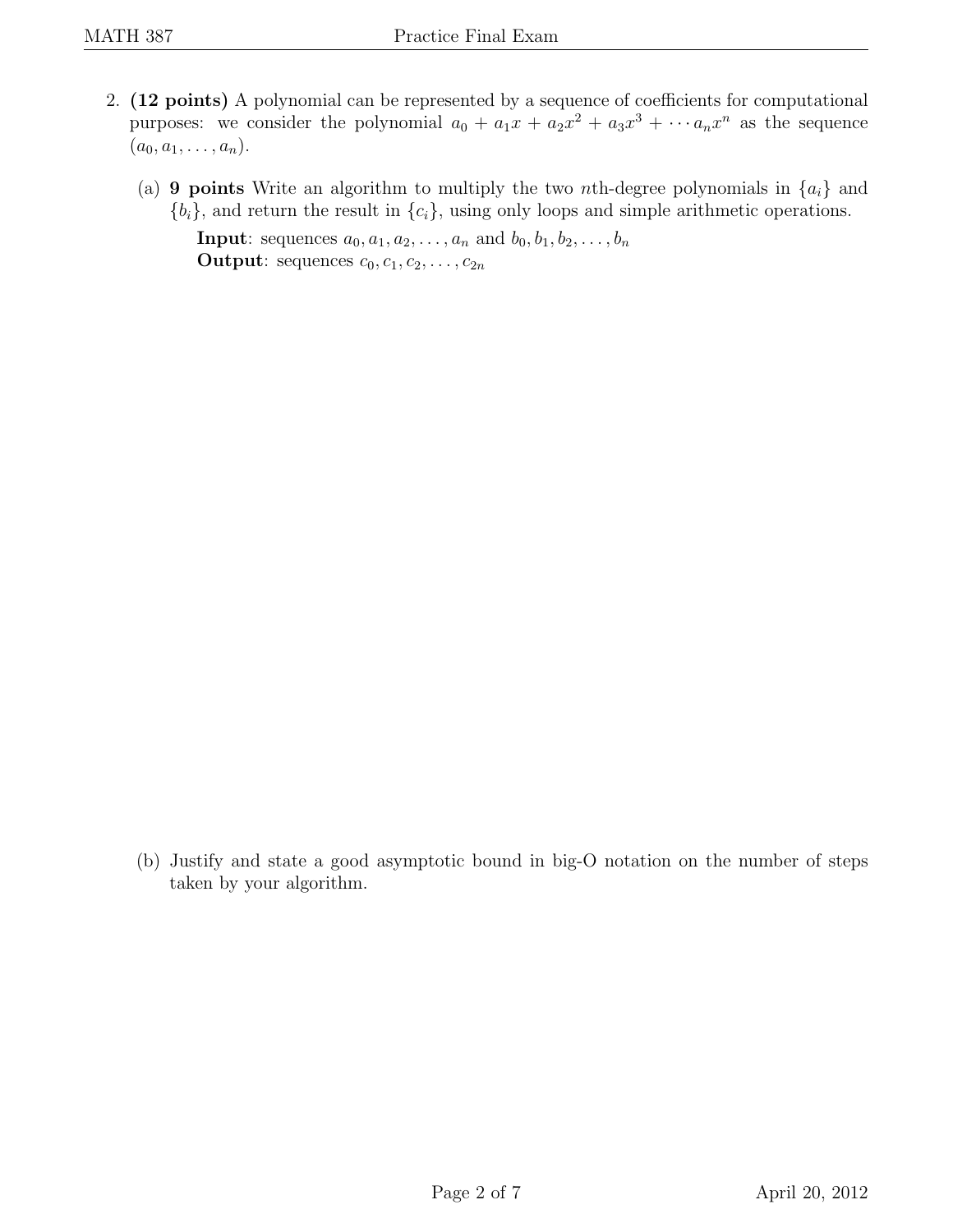- 3. (12 points) Let G be a graph with n vertices and maximum degree  $\Delta$ .
	- (a) (6 points) Prove that the vertices of G can be colored with  $(\Delta+1)$  colors without using the same color on two adjacent vertices.

(b) (6 points) Prove that there is a set of at least  $\frac{n}{\Delta+1}$  vertices in G such that no two of them are adjacent.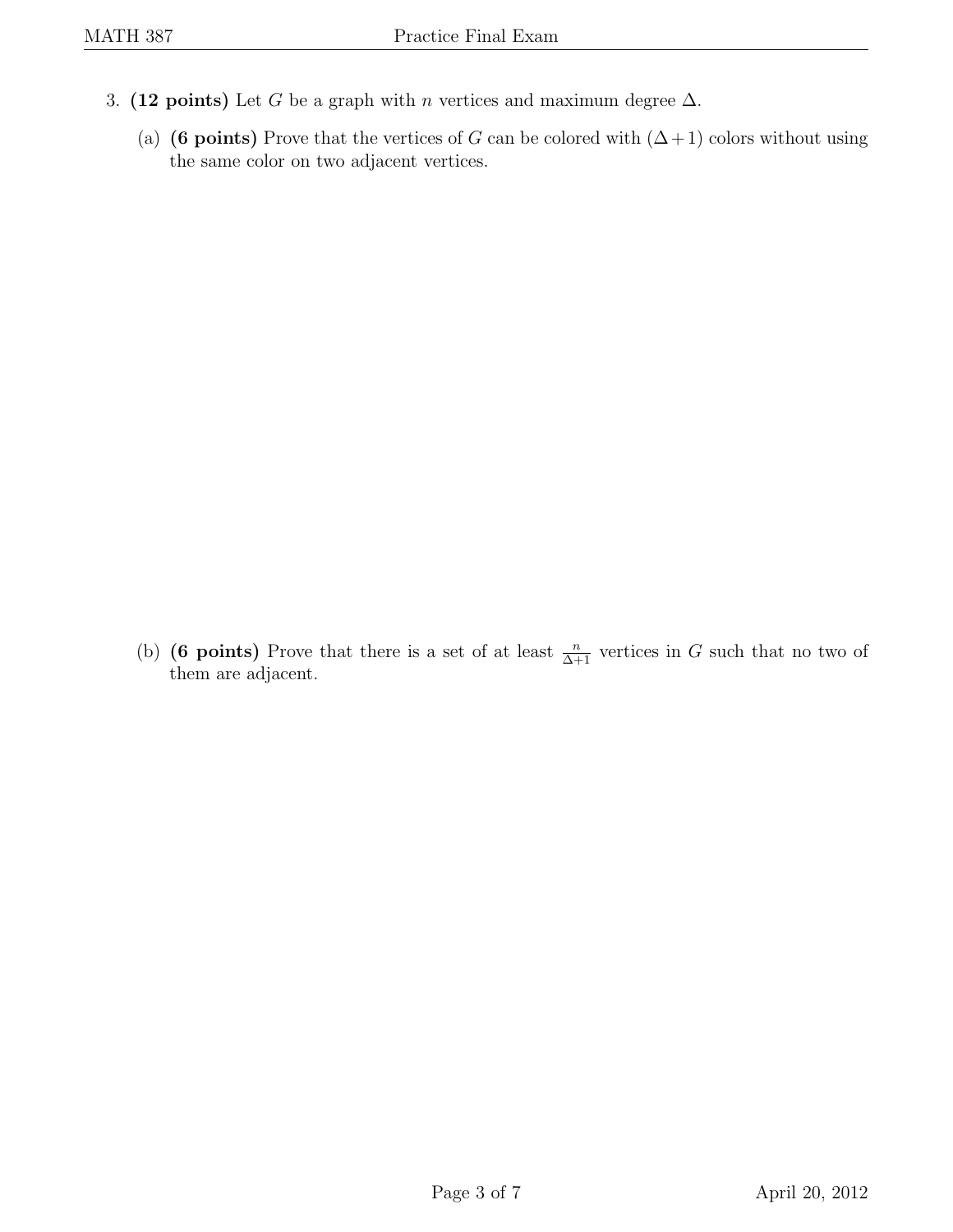4. (12 points) Consider the following grid, in which the points  $(2, 1)$  and  $(4, 5)$  are missing.



(a) (9 points) How many ways are there to walk directly from the lower left corner of the grid to the upper right?

(b) (3 points) How many ways are there to walk directly through the grid from the lower left to upper right if one *must* walk through the point  $(3,3)$ ?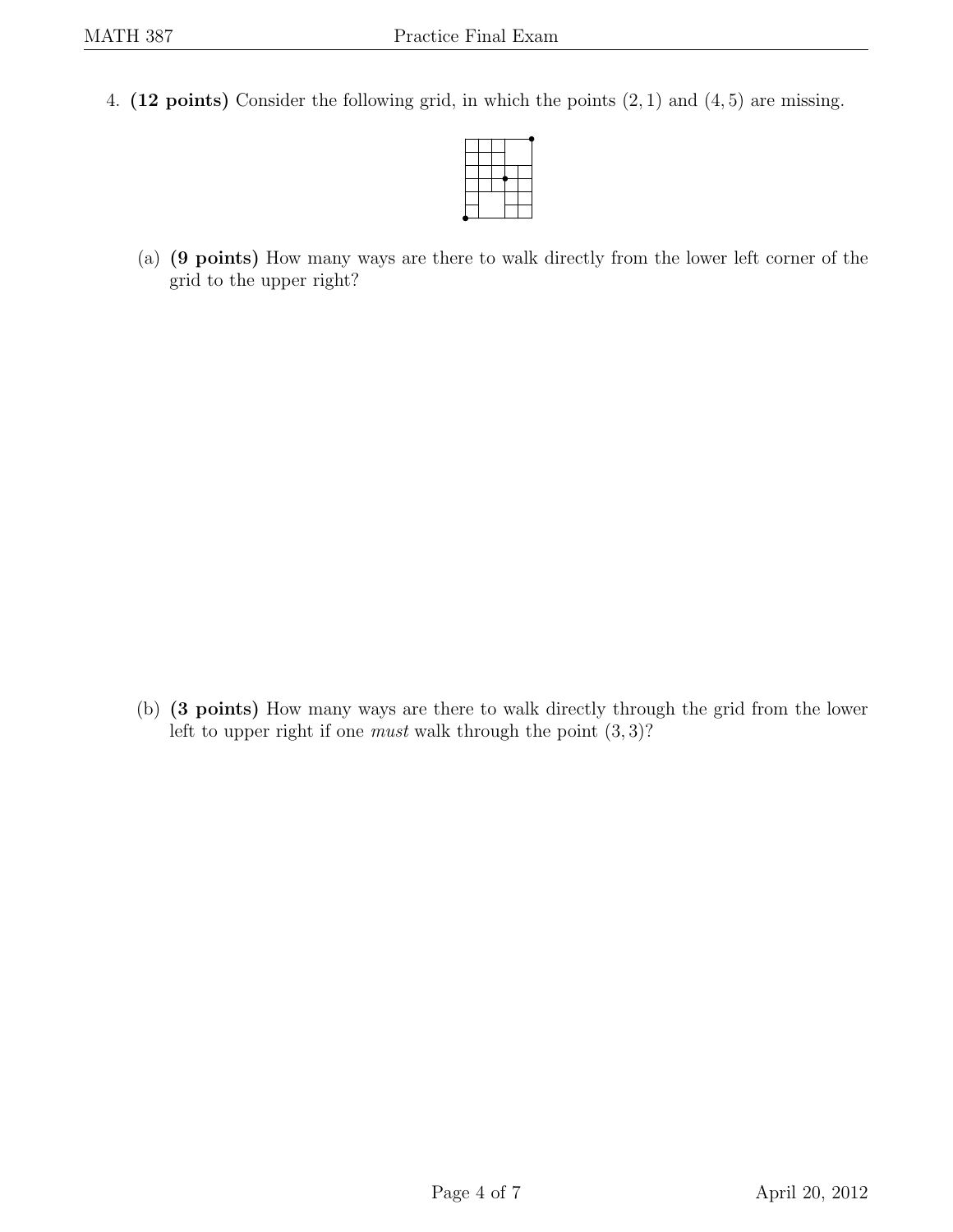## 5. (12 points)

(a) (7 points) Find a recurrence relation and initial conditions for the number of *n*-digit sequences of digits from  $\{1, 2, 3, 4, 5, 6, 7\}$  with no two even numbers appearing consecutively.

(b) (5 points) Solve the recurrence relation determined above.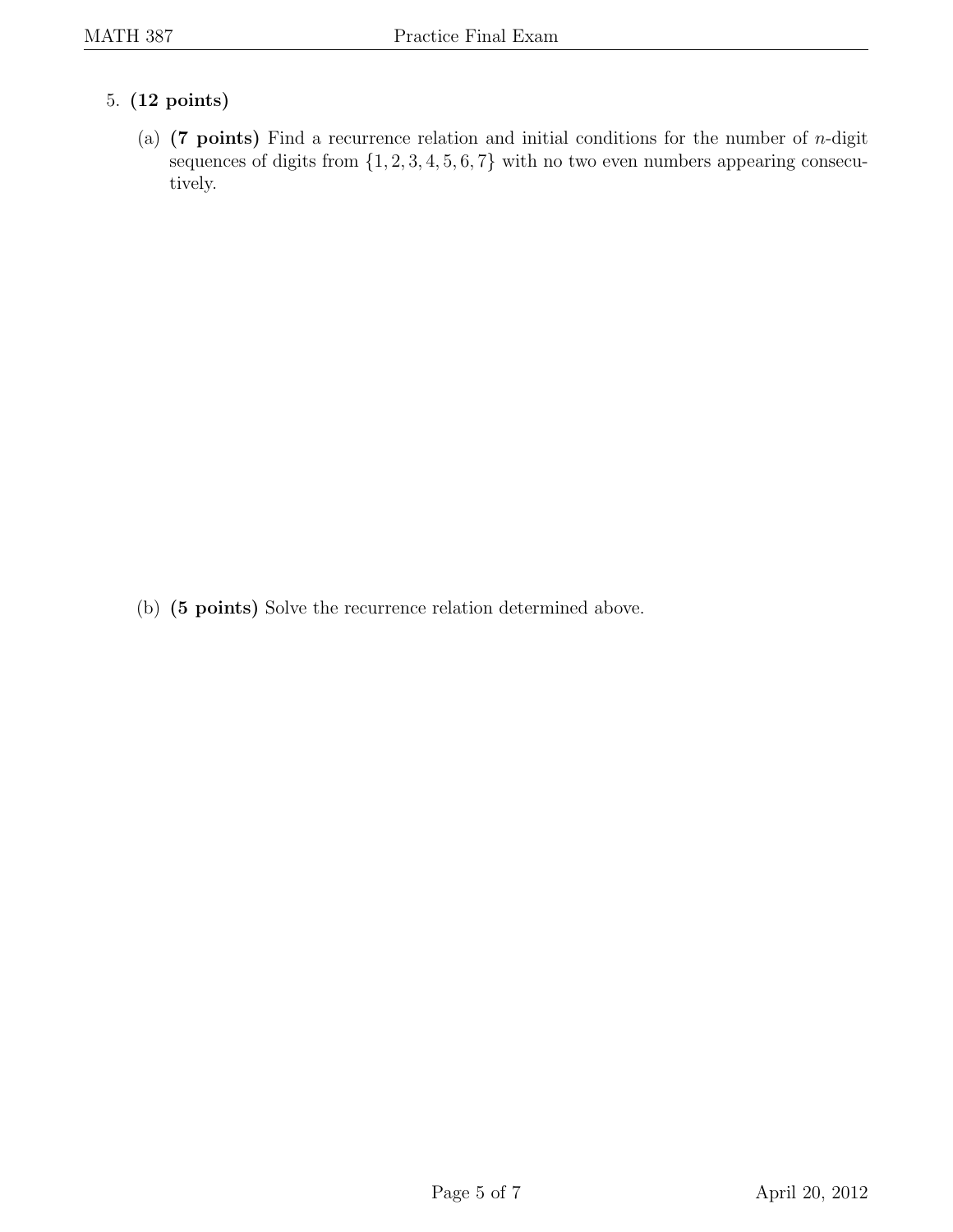- 6. (12 points)
	- (a) (3 points) How many ways are there to rearrange the letters of the word "BARBER"?

(b) (4 points) How many rearrangements of the letters of the word "BARBER" do not have the "B"s adjacent to each other?

(c) (5 points) Construct (but do not algebraically simplify) an exponential generating function for the number of n-letter strings which can be constructed from the letters of the word "BARBER".